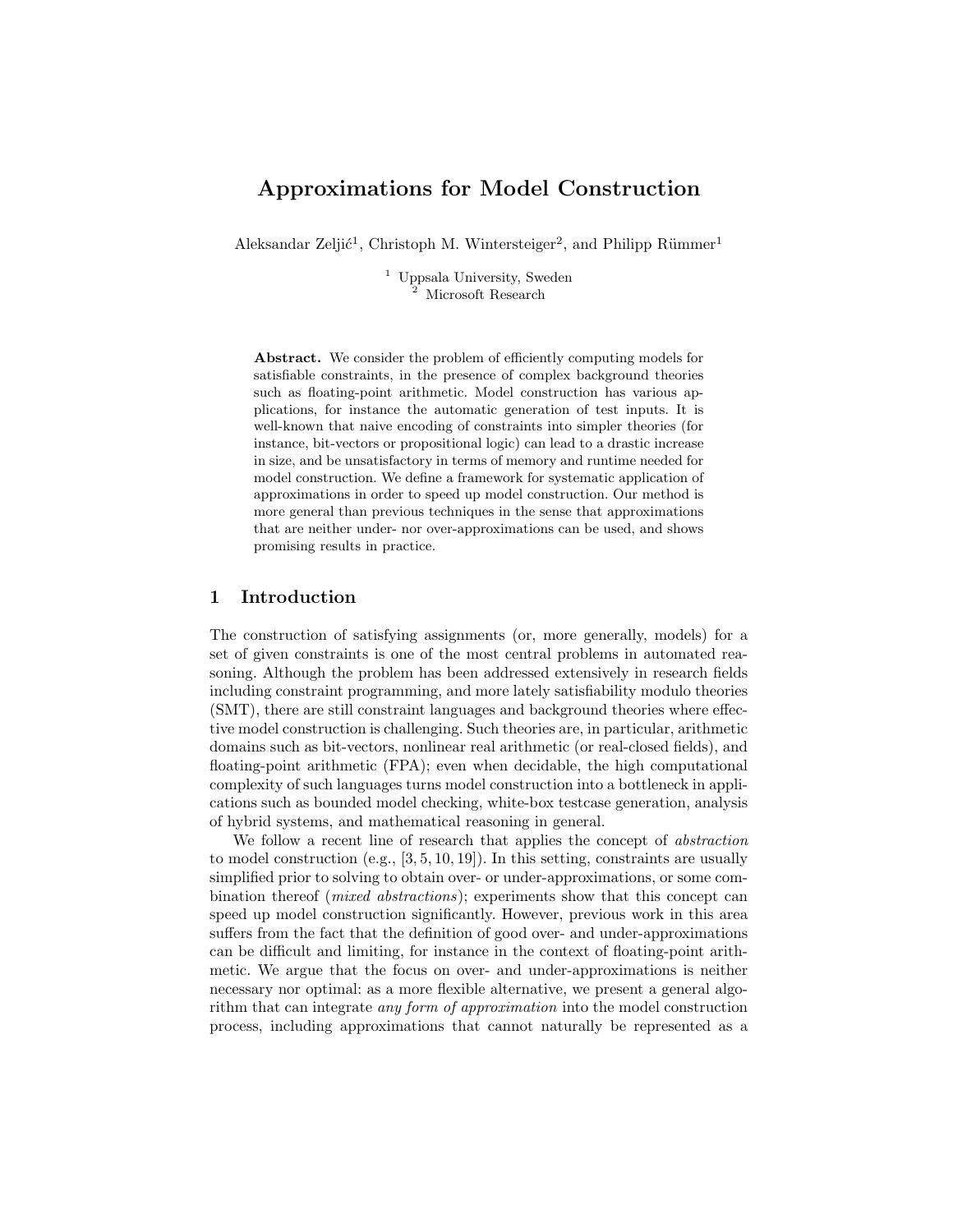combination of over- and under-approximation. Our method preserves essential properties like soundness, completeness, and termination.

For the purpose of empirical evaluation, we instantiate our model construction procedure for the domain of floating-point arithmetic, and present an evaluation based on an implementation thereof within the Z3 theorem prover [22]. Experiments with publicly available floating-point benchmarks show a uniform speed-up of about one order of magnitude compared to the naive bit-blastingbased decision procedure that is built into Z3 (on satisfiable benchmarks), and performance that is competitive with other state-of-the-art solvers for floatingpoint arithmetic.

The contributions of the paper are: 1. a general method for model construction based on approximations, 2. an instantiation of our framework for the theory of floating-point arithmetic, and 3. an experimental evaluation of our approach.

We would like to emphasize that the present paper focuses on the construction of models for satisfiable constraints. Although our framework can in principle show unsatisfiability of constraints, this is neither the goal, nor within the scope of the paper; we believe that further research is necessary to improve reasoning in the unsatisfiable case.

#### 1.1 Motivating Example

We first illustrate our approach by considering a (strongly simplified) PI controller operating on floating-point data:

```
double Kp=1.0; double Ki=0.25; double set point = 20.0;
double integral = 0.0; double error;
for (int i = 0; i < N; +i) {
  \mathsf{in} = \mathsf{read} \_ \mathsf{input}();
  error = set\_point - in;integral = integral + err;out = Kp* err + Ki* integral;
  set_{output}(out);}
```
All variables in this example range over double precision (64-bit) IEEE-754 floating-point numbers. The PI controller is initialized with the set point value and the constants Kp and Ki. The controller reads input values via function read input, and computes output values which control the system using the function set output. The controller computes the control values (out) so that the input values are as close to set point as possible. For simplicity, we assume that there is a bounded number N of control iterations.

Suppose we want to prove that if the input values stay within the range  $18.0 \leq \text{in} \leq 22.0$ , then the control values will stay within a range that we consider safe, e.g.,  $-3.0 \leq \omega t \leq +3.0$ . This property is true of our controller only for two control iterations, but it can be violated within three iterations.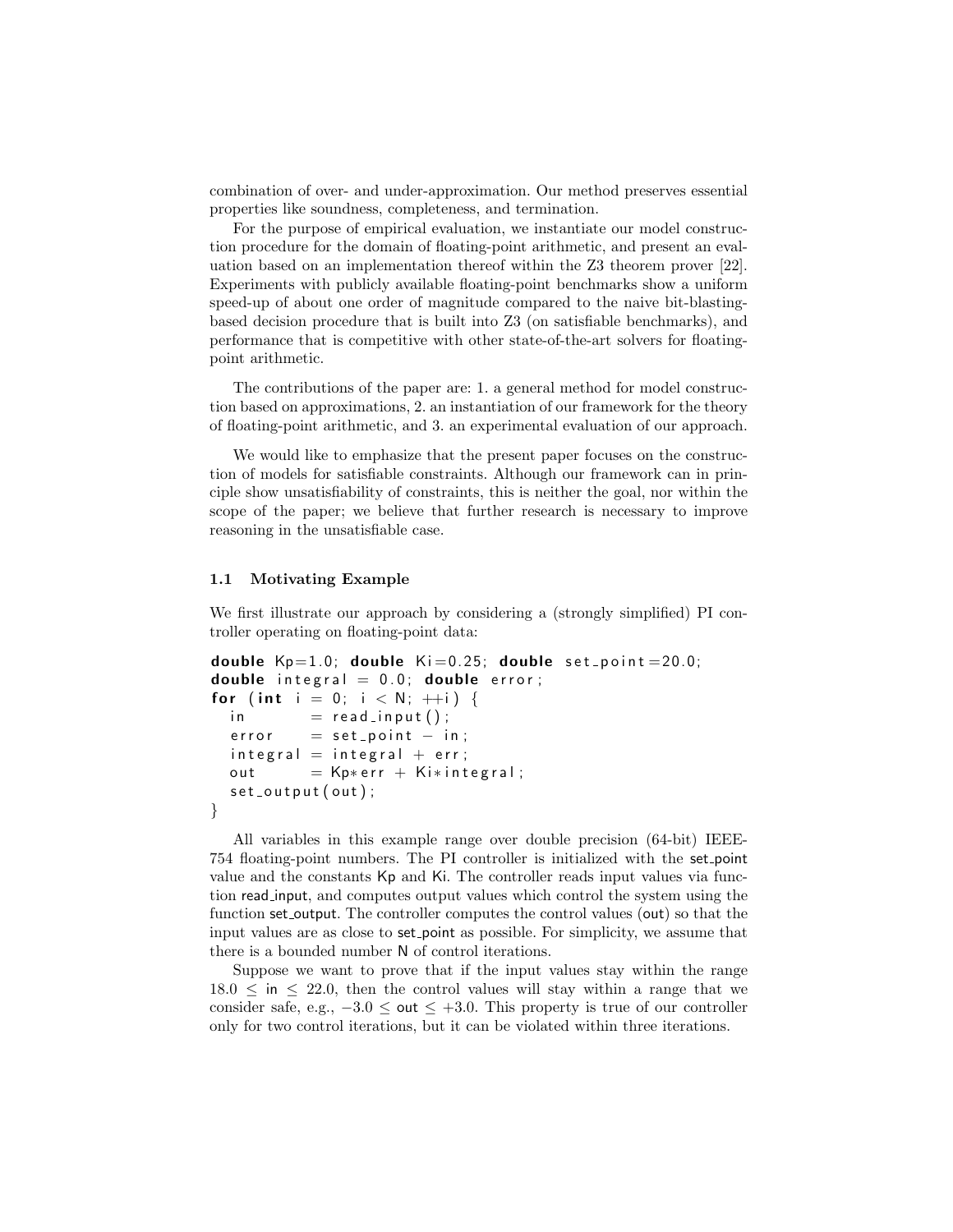A bounded model checking approach to this problem produces a series of formulas, one for each N and checks the satisfiability of those formulas (usually in sequence). Today, most (precise) solvers for floating-point formulas implement this satisfiability check by means of bit-blasting, i.e., using a bit-precise encoding of FPA semantics as a propositional formula. Due to the complexity of FPA, the resulting formulas grow very quickly, and tend to overwhelm even the fastest SAT/SMT solvers. For example, an unrolling of the PI controller example to 30 steps cannot be solved by Z3 within an hour of runtime:

| Bound N                                                       |  | 10 I | 20 | -30                                                     | 40       | 50 |
|---------------------------------------------------------------|--|------|----|---------------------------------------------------------|----------|----|
| Clauses (millions) 0.28 0.66 1.80 3.71 7.53 11.34 15.15 18.97 |  |      |    |                                                         |          |    |
| $\cdot$ , $\cdot$ , $\cdot$<br>Variables                      |  |      |    | $0.04$ $0.09$ $0.25$ $0.51$ $1.04$ $1.57$ $2.10$ $2.63$ |          |    |
| Z3 solving time (s) $4 \t 13 \t 18 \t 213 \t 1068 >1$ h       |  |      |    |                                                         | $\cdots$ |    |

The example has the property, however, that full range of FP numbers is not required to find suitable program inputs; essentially a prover just needs to find a sequence of inputs such that the errors add up to a sum that is greater than 3.0. There is no need to consider numbers with large magnitude, or a large number of significant digits/bits. We postulate that this situation is typical for many applications. Since bit-precise treatment of FP numbers is clearly wasteful in this setting, we might consider some of the following alternatives:

- all operations in the program can be evaluated in real instead of FP arithmetic. For problems with only linear operations, such as the program at hand, this enables the use of highly efficient LP solvers. However, the encoding ignores the possibility of overflows or rounding errors; bounded model checking will in this way be neither sound nor complete. In addition, little is gained in terms of computational complexity for nonlinear constraints.
- operations can be evaluated in fixed-point arithmetic. Again, this encoding does not preserve the overflow- and rounding-semantics of FPA, but it enables solving using more efficient bit-vector encodings and solvers.
- operations can be evaluated in FPA with reduced precision: we can use single precision numbers, or even smaller formats.

Strictly speaking, soundness and completeness are lost in all three cases, since the precise nature of overflows and rounding in FPA is ignored. All three methods enable, however, the efficient computation of approximate models, which are likely to be "close" to genuine double-precision FPA models. In this paper, we define a general framework for model construction with approximations. In order to establish overall soundness and completeness, the framework contains a model reconstruction phase, in which approximate models are translated to precise models. This reconstruction may fail, in which case refinement is used to iteratively increase the precision of approximate models.

## 2 Related Work

Related work to our contribution falls into two categories: general abstraction and approximation frameworks, and specific decision procedures for FPA.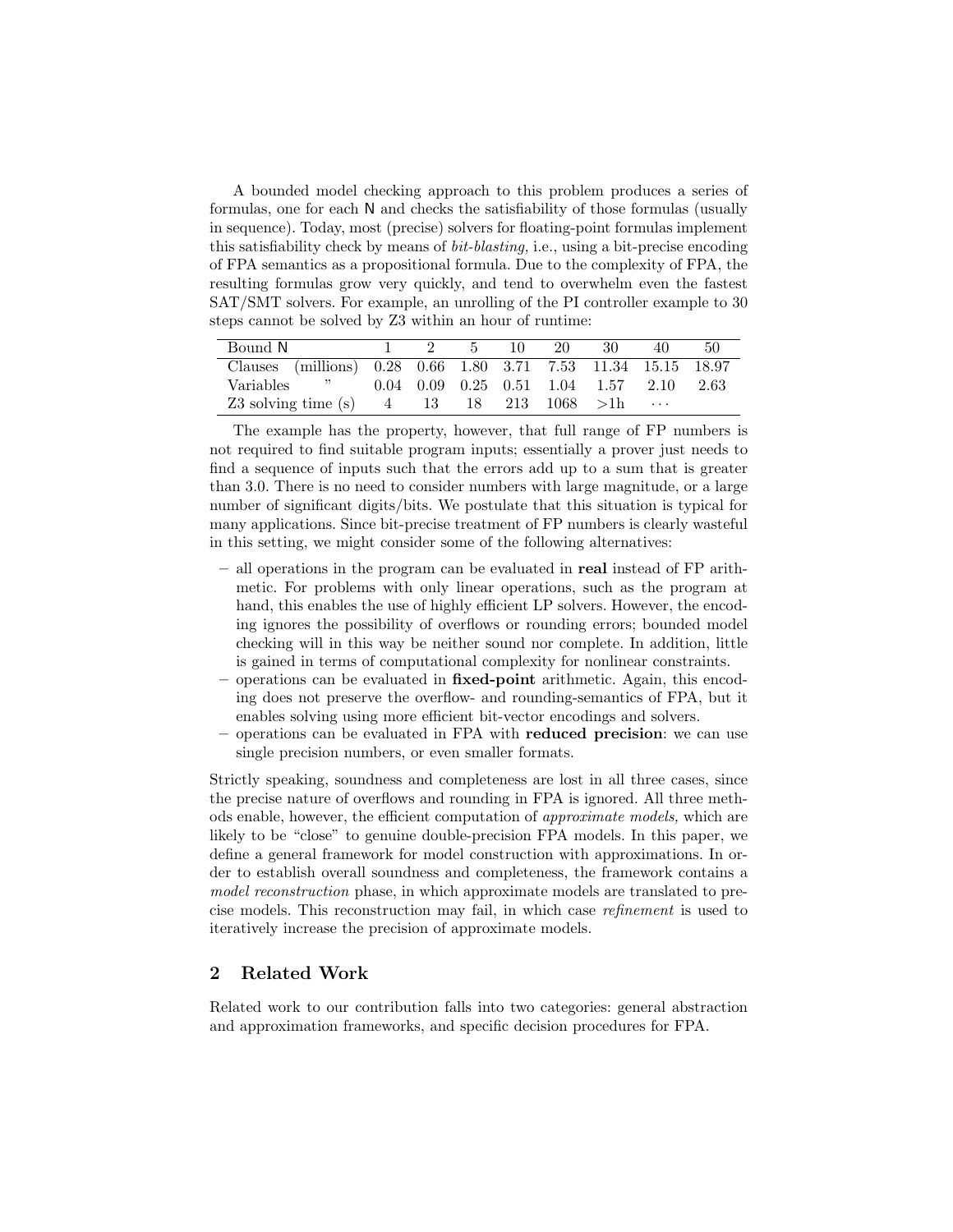The concept of abstraction is central to software engineering and program verification and it is increasingly employed in general mathematical reasoning and in decision procedures. Usually, and in contrast to our work, only under- and over-approximations are considered, i.e., the formula that is solved either implies or is implied by an approximated formula. Counter-example guided abstraction refinement [7] is a general concept that is applied in many verification tools and decision procedures (e.g., in QBF [18] and MBQI for SMT [13]).

A general framework for abstracting decision procedures is Abstract CDCL, recently introduced by D'Silva et al. [10], which was also instantiated with great success for FPA [11, 2]. This approach relies on the definition of suitable abstract domains for constraint propagation and learning. In our experimental evaluation, we compare to the FPA decision procedure in MathSAT, which is an instance of ACDCL. ACDCL could also be integrated with our framework, e.g., to solve approximations. A further framework for abstractions in theorem proving was proposed by Giunchiglia et al. [14]. Again, this work focusses on under- and over-approximations, not on other forms of approximation.

Specific instantiations of abstraction schemes in related areas also include the bit-vector abstractions by Bryant et al. [5] and Brummayer and Biere [4], as well as the (mixed) floating-point abstractions by Brillout et al. [3]. Van Khanh and Ogawa present over- and under-approximations for solving polynomials over reals [19]. Gao et al. [12] present a  $\delta$ -complete decision procedure for nonlinear reals, considering over-approximations of constraints by means of δ-weakening.

There is a long history of formalising and analysing FPA concerns using proof assistants, among others in Coq by Melquiond [21] and HOL Light by Harrison [15]. Coq has also been integrated with a dedicated floating-point prover called Gappa by Boldo et al. [1], which is based on interval reasoning and forward error propagation to determine bounds on arithmetic expressions in programs [9]. The ASTREE static analyzer [8] features abstract interpretation-based analy- ´ ses for FPA overflow and division-by-zero problems in ANSI-C programs. The SMT solvers MathSAT [6], Z3 [22], and Sonolar [20], all feature (bit-precise) conversions from floating-point to bit-vector constraints.

## 3 Preliminaries

We establish a formal basis in the context of multi-sorted first-order logic (e.g., [16]). A signature  $\Sigma = (S, P, F, \alpha)$  consists of a set of sort symbols S, a set of sorted predicate symbols  $P$ , a set of sorted function symbols  $F$ , and a sort mapping  $\alpha$ . Each predicate  $p \in P$  is assigned a k-tuple  $\alpha(p)$  of argument sorts (with  $k \geq 0$ ); each function  $f \in F$  is assigned a  $(k + 1)$ -tuple  $\alpha(f)$  of sorts. We assume a countably infinite set  $X$  of variables, and (by abuse of notation) overload  $\alpha$  to assign sorts also to variables. Given a multi-sorted signature  $\Sigma$ and variables X, the notions of well-sorted terms, atoms, literals, clauses, and formulas are defined as usual. The function  $f(v(\phi))$  denotes the set of free variables in a formula  $\phi$ . In what follows, we assume that formulas are quantifier-free.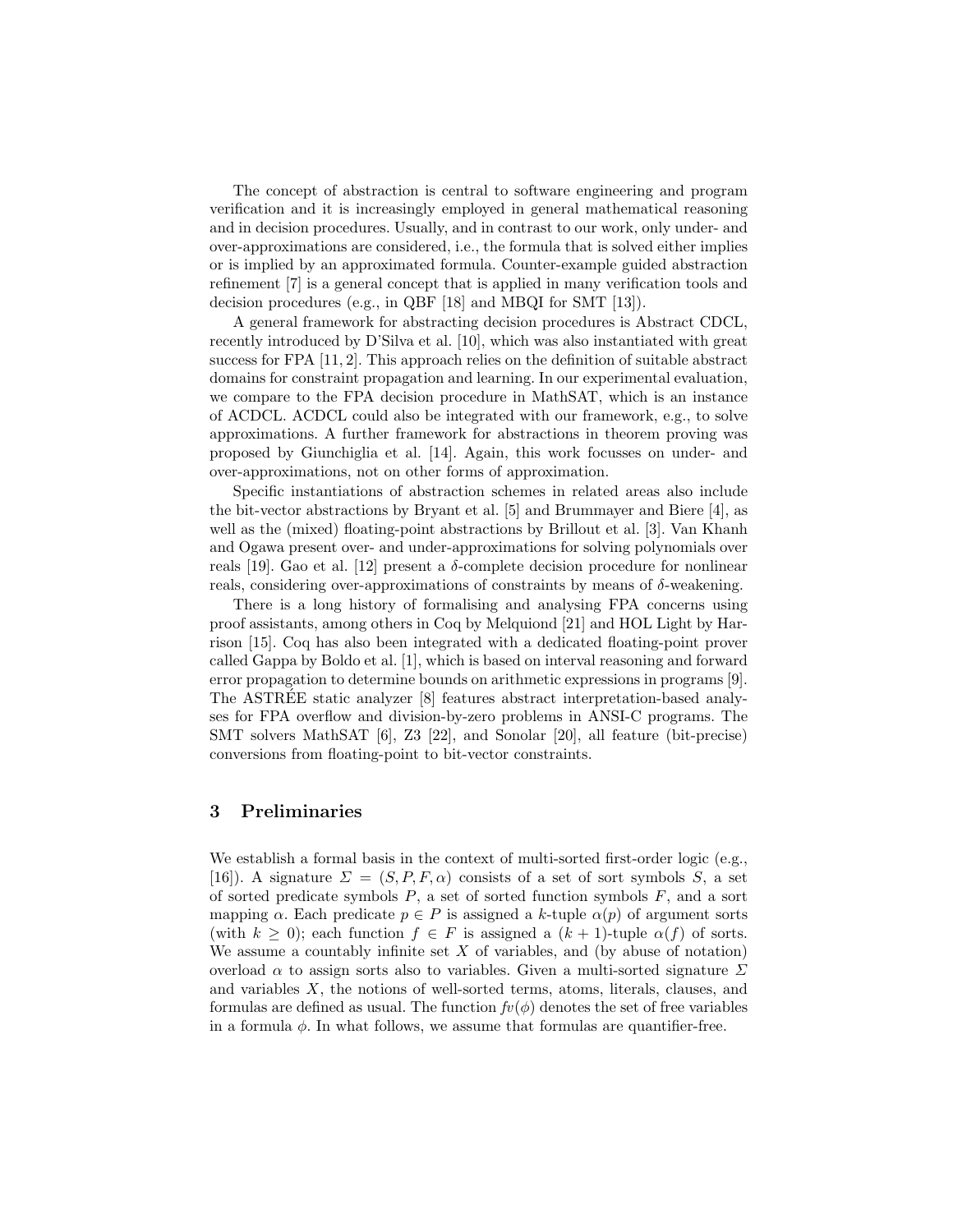A *Σ*-structure  $m = (U, I)$  with underlying universe U and interpretation function I maps each sort  $s \in S$  to a non-empty set  $I(s) \subseteq U$ , each predicate  $p \in P$  of sorts  $(s_1, s_2, \ldots, s_k)$  to a relation  $I(p) \subseteq I(s_1) \times I(s_2) \times \ldots \times I(s_k)$ , and each function  $f \in F$  of sort  $(s_1, s_2, \ldots, s_k, s_{k+1})$  to a set-theoretic function  $I(f) : I(s_1) \times I(s_2) \times \ldots \times I(s_k) \rightarrow I(s_{k+1})$ . A variable assignment  $\beta$  under a Σ-structure m maps each variable  $x \in X$  to an element  $\beta(x) \in I(\alpha(x))$ . The valuation function  $val_{m,\beta}(\cdot)$  is defined for terms and formulas in the usual way. A theory T is a pair  $(\Sigma, M)$  of a multi sorted signature  $\Sigma$  and a class of  $\Sigma$ -structures M. A formula  $\phi$  is T-satisfiable if there is a structure  $m \in M$ and a variable assignment  $\beta$  such that  $\phi$  evaluates to *true*; we denote this by  $m, \beta \models_T \phi$ , and call  $\beta$  a T-solution of  $\phi$ .

## 4 The Approximation Framework

We describe a decision procedure for problems  $\phi$  over a set of variables X, using a theory T. The goal is to obtain a T-solution of  $\phi$ . The main idea underlying our method is to replace the theory T with an *approximation theory*  $\hat{T}$ , which enables explicit control over the precision used to evaluate theory operations. In our method, the T-problem  $\phi$  is first lifted to a T-problem  $\hat{\phi}$ , then solved in the theory  $T$ , and if a solution is found, it is translated back to a  $T$ -solution. The benefit of using the theory  $\hat{T}$  is that different levels of approximation may be used during computation. We will use the theory of floating-point arithmetic as a running example for instantiation of the presented framework.

#### 4.1 Approximation Theories

In order to formalize the approach of finding models by means of approximation, we construct the *approximation theory*  $\hat{T} = (\hat{\Sigma}, \hat{M})$  from T, by extending function and predicate symbols with a new argument representing the precision of the approximation.

Syntax. We introduce a new sort for the precision  $s_p$ , and a new predicate symbol  $\preceq$  which orders precision values. The signature  $\hat{\Sigma} = (\hat{S}, \hat{P}, \hat{F}, \hat{\alpha})$  is obtained from  $\Sigma$  in the following manner:  $\hat{S} = S \cup \{s_p\}$ ; the set of predicate symbols is extended with the new predicate symbol  $\leq$ ,  $\hat{P} = P \cup \{\leq\}$ ; the set of function symbols is extended with the new constant  $\omega$ , representing the maximum precision value,  $\hat{F} = F \cup \{\omega\}$ ; the sort function  $\hat{\alpha}$  is defined in the following manner:

 $\hat{\alpha}(g) =$  $\sqrt{ }$  $\int$  $\overline{\mathcal{L}}$  $(s_p, s_1, s_2, \ldots, s_n)$  if  $g \in P \cup F$  and  $\alpha(g) = (s_1, s_2, \ldots, s_n)$  $(s_p, s_p)$  if  $g = \preceq$  $(s_p)$  if  $g = \omega$  $\alpha(g)$  otherwise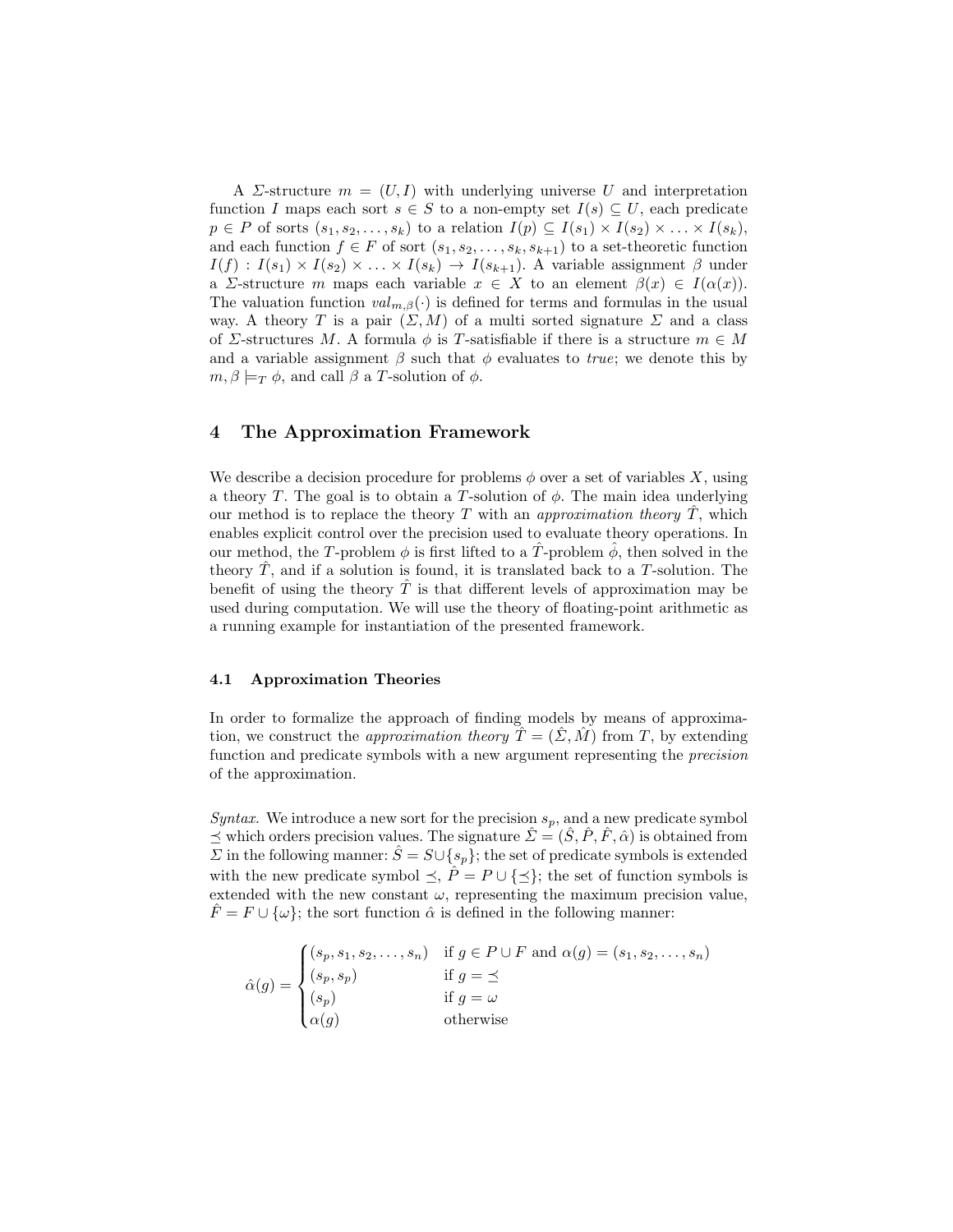Semantics.  $\hat{\Sigma}$ -structures  $(\hat{U}, \hat{I})$  enrich the original  $\Sigma$ -structures by providing approximate versions of function and predicate symbols. The resulting operations can be under- or over-approximations, but they can also be approximations that are close to the original operations' semantics by some other metric. The degree of approximation is controlled with the help of the precision argument. We assume that the set  $\hat{M}$  of  $\hat{\Sigma}$ -structures satisfies the following properties:

- for every structure  $(\hat{U}, \hat{I}) \in \hat{M}$ , the relation  $\hat{I}(\preceq)$  is a partial order on  $\hat{I}(s_p)$ that satisfies the ascending chain condition (every ascending chain is finite), and that has the unique greatest element  $I(\omega) \in I(s_p)$ ;
- for every structure  $(U, I) \in M$ , an approximation structure  $(\hat{U}, \hat{I}) \in \hat{M}$ extending  $(U, I)$  exists, together with an embedding  $h : U \mapsto U$  such that, for every sort  $s \in S$ , function  $f \in F$ , and predicate  $p \in P$ :

$$
h(I(s)) \subseteq \hat{I}(s)
$$
  
\n
$$
(a_1, \ldots, a_n) \in I(p) \iff (\hat{I}(\omega), h(a_1), \ldots, h(a_n)) \in \hat{I}(p) \quad (a_i \in I(\alpha(p)_i))
$$
  
\n
$$
h(I(f)(a_1, \ldots, a_n)) = \hat{I}(f)(\hat{I}(\omega), h(a_1), \ldots, h(a_n)) \quad (a_i \in I(\alpha(f)_i))
$$

– vice versa, for every approximation structure  $(\hat{U}, \hat{I}) \in \hat{M}$  there is a structure  $(U, I) \in M$  that can be embedded in  $(\tilde{U}, \tilde{I})$  in the same way.

These properties ensure that every T-model has a corresponding  $\ddot{T}$ -model, i.e. that no models are lost. Interpretations of function and predicate symbols under  $\hat{I}$  with maximal precision are isomorphic to their original interpretation under I. The interpretation  $\tilde{I}$  should interpret the function and predicate symbols in such a way that their interpretations for a given value of the precision argument approximate the interpretations of the corresponding function and predicate symbols under I.

Applied to FPA. The IEEE-754 standard for floating point numbers [17] defines floating point numbers, their representation in bit-vectors, and the corresponding operations. Most crucially, bit-vectors of various sizes are used to represent the significand and the exponent of numbers; e.g., double-precision floating-point numbers are represented by using 11 bits for the exponent and 53 bits for the significand. We denote the set of floating-point numbers that can be represented using s significand bits and e exponent bits by  $FP_{s,e}$ . Note that FP domains are growing monotonically when increasing e or s, i.e.,  $FP_{s',e'} \subseteq FP_{s,e}$  provided that  $s' \leq s$  and  $e' \leq e$ .

For fixed values e of exponent bits and s of significant bits, FPA can be modeled as a theory in our sense. We denote this theory by  $TF_{s.e.}$  and write  $s_f$  for the sort of FP numbers, and  $s_r$  for the sort of rounding modes. The various FP operations are represented as functions and predicates of the theory; for instance, floating-point addition turns into the function symbol  $\oplus$  with signature  $\alpha(\oplus) = (s_p, s_r, s_f, s_f)$ . The semantics of  $TF_{s,e}$  is defined by a unique structure  $(U_{s,e}, I_{s,e})$ ; in particular,  $I_{s,e}(s_f) = FP_{s,e}$ .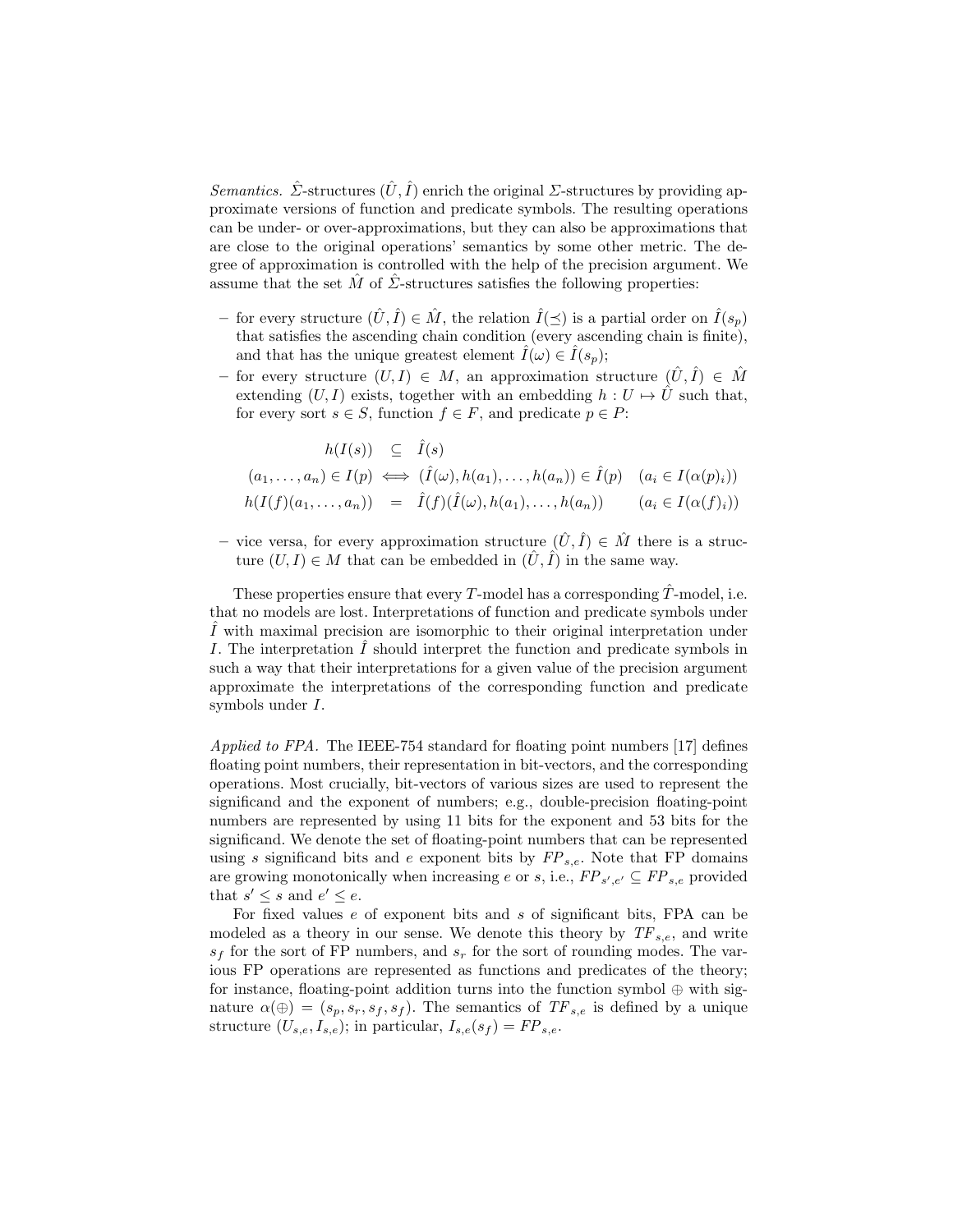We construct the approximation theory  $\hat{TF}_{s,e}$ , by introducing the precision sort  $s_p$ , predicate symbol  $\preceq$ , and a constant symbol  $\omega$ . The function and predicate symbols have their signature changed to include the precision argument. For example, the signature of the floating-point addition symbol  $\oplus$  is  $\hat{\alpha}(\oplus) = (s_p, s_r, s_f, s_f)$  in the approximation theory.

The semantics of the approximation theory  $\hat{TF}_{s,e}$  is again defined through a singleton set  $\hat{M} = \{(\hat{U}_{s,e}, \hat{I}_{s,e})\}$  of structures. The universe of the approximation theory extends the original universe with a set of integers which are the domain of the precision sort, i.e.,  $\hat{U}_{s,e} = U_{s,e} \cup \{0,1,\ldots,n\}, \hat{I}_{s,e}(s_p) = \{0,1,\ldots,n\},$  and  $I_{s,e}(\omega) = n$ . The embedding h is the identity mapping.

In order to use precision to regulate the semantics of FP operations, we introduce the notation  $(s, e) \downarrow p$  to denote the number of bits in reduced precision  $p \in \{0, 1, \ldots, n\}$ ; for instance, the reduced bit-widths can be defined as  $(s, e) \downarrow p = (\lceil s \cdot \frac{p}{n} \rceil, \lceil e \cdot \frac{p}{n} \rceil)$ . The approximate semantics of functions is derived from the FP semantics for the reduced bit-widths. For example,  $\oplus$  in approximation theory  $\hat{TF}_{s,e}$  is defined as:

$$
\hat{I}_{s,e}(\bigoplus)(p,r,a,b)=cast_{s,e}(I_{(s,e)\downarrow p}(\bigoplus)(r, cast_{(s,e)\downarrow p}(a), cast_{(s,e)\downarrow p}(b)))
$$

This definition uses a function  $cast_{s,e}$  to map any FP number to a number with s significand bits and e exponent bits, i.e.,  $cast_{s,e}(a) \in FP_{s,e}$  for any  $a \in FP_{s',e'}$ . The cast performs rounding (if required) using a fixed rounding mode. Note that many occurrences of  $cast_{s,e}$  can be eliminated in practice, if they only concern intermediate results. For example, consider  $\oplus$   $(c_1, \otimes$   $(c_2, a_1, a_2), a_3)$ . The result of  $\otimes$ ( $c_2$ ,  $a_1$ ,  $a_2$ ) can be directly cast to precision  $c_1$  without the need of casting up to full precision when calculating the value of the expression.

#### 4.2 Lifting Constraints to Approximate Constraints

In order to solve a constraint  $\phi$  using an approximation theory T, it is first necessary to lift  $\phi$  to an extended constraint  $\phi$  that includes explicit variables  $c_l$ for the precision of each operation. This is done by means of a simple traversal of  $\phi$ , using a recursive function L that receives a formula (or term)  $\phi$  and a position  $l \in \mathbb{N}^*$  as argument. For every position l, the symbol  $c_l$  denotes a fresh variable of the precision sort  $\alpha(c_l) = s_p$  and we define

$$
L(l, \neg \phi) = \neg L(l.1, \phi)
$$
  
\n
$$
L(l, \phi \circ \psi) = L(l.1, \phi) \circ L(l.2, \psi)
$$
  
\n
$$
L(l, x) = x
$$
  
\n
$$
L(l, g(t_1, \ldots, t_n)) = g(c_l, L(l.1, t_1), \ldots, L(l.n, t_n))
$$
  
\n
$$
(g \in F \cup P)
$$

Then we obtain the lifted formula  $\hat{\phi} = L(\epsilon, \phi)$ , where  $\epsilon$  denotes an empty word. Since T-structures can be embedded into T-structures, it is clear that no models are lost as a result of lifting:

**Lemma 1 (Completeness).** If a T-constraint  $\phi$  is T-satisfiable, then the lifted constraint  $\hat{\phi} = L(\epsilon, \phi)$  is T-satisfiable as well.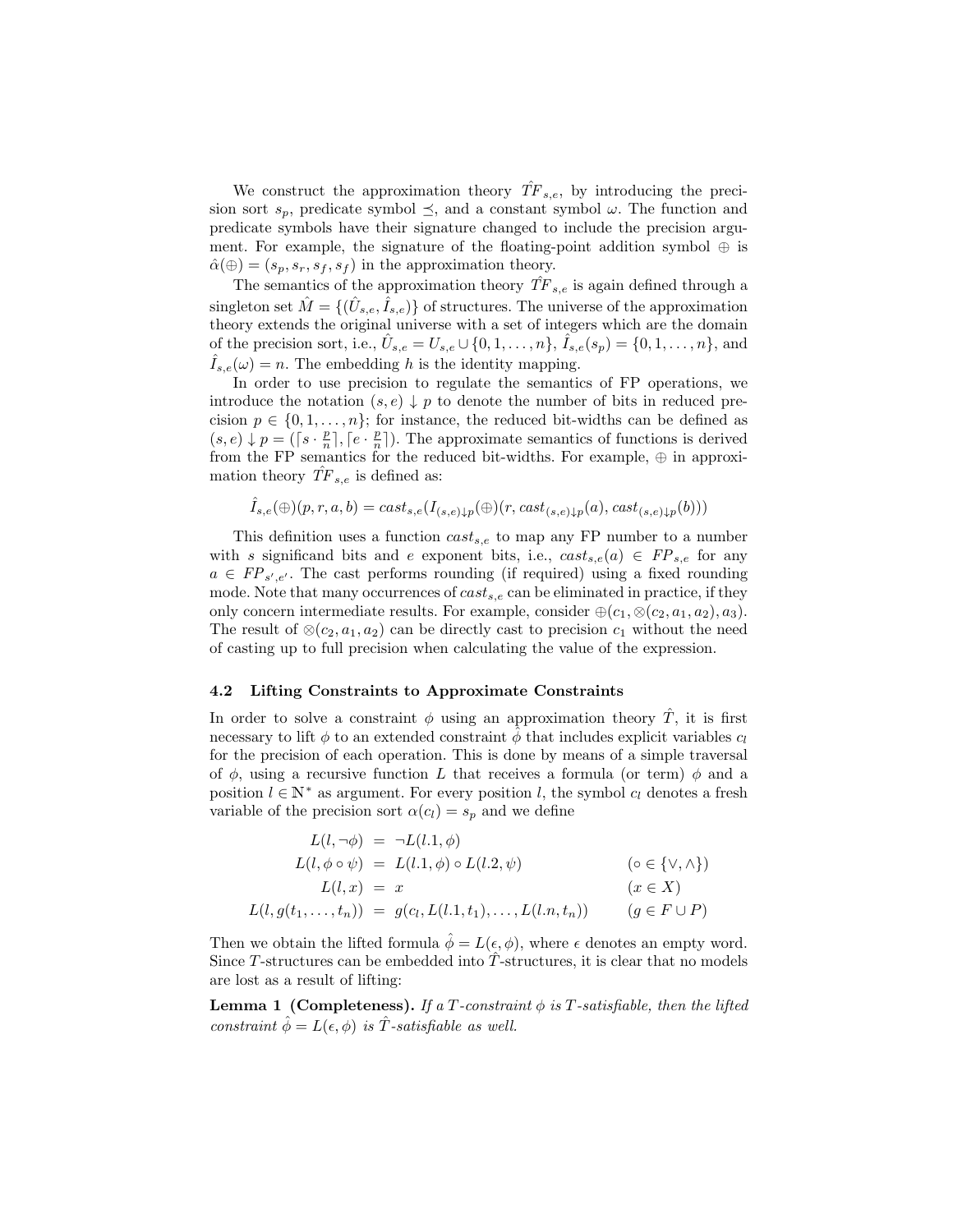

Fig. 1: The model construction process.

An approximate model that chooses full precision for all operations induces a model for the original constraint:

**Lemma 2** (Fully precise operations). Let  $\hat{m} = (\hat{U}, \hat{I})$  be a  $\hat{T}$ -model, and  $\hat{\beta}$  be a variable assignment. If  $\hat{m}, \hat{\beta} \models_{\hat{T}} \hat{\phi}$  for an approximate constraint  $\hat{\phi} = L(\epsilon, \phi)$ , then  $m, \beta \models_T \phi$ , provided that: 1. there is a T-structure m embedded in  $\hat{m}$  via h, and a variable assignment  $\beta$  such that  $h(\beta(x)) = \hat{\beta}(x)$  for all variables  $x \in f(\phi)$ , and 2.  $\hat{\beta}(c_l) = \hat{I}(\omega)$  for all precision variables  $c_l$  introduced by L.

The fully precise case however, is not the only case in which an approximate model is easily translated to a precise model. For instance, approximate operations might still yield a precise result for some arguments. Examples of this are constraints in floating-point arithmetic that have small integer solutions or fixed-point arithmetic solutions.

**Theorem 1 (Precise evaluation).** Suppose  $\hat{m}, \hat{\beta} \models_{\hat{T}} \hat{\phi}$  for an approximate constraint  $\hat{\phi} = L(\epsilon, \phi)$ , such that all operations in  $\hat{\phi}$  are performed exactly with respect to T. Then  $\hat{m}, \hat{\beta} \models_T \phi$ .

## 5 Model Refinement Scheme

In the following sections, we will use the approximation framework to successively construct more and more precise solutions of given constraints, until eventually either a genuine solution is found, or the constraints are determined to be unsatisfiable. We fix a partially ordered precision domain  $(D_p, \preceq_p)$  (where, as before,  $\preceq_p$  satisfies the ascending chain condition, and has a greatest element), and consider approximation structures  $(\tilde{U}, \tilde{I})$  such that  $\tilde{I}(s_p) = D_P$  and  $\tilde{I}(\preceq) = \preceq_p$ .

Given a lifted constraint  $\phi = L(\epsilon, \phi)$ , let  $X_p \subseteq X$  be the set of precision variables introduced by the function L. A precision assignment  $\gamma: X_p \to D_p$  maps the precision variables to precision values. We write  $\gamma \preceq_p \gamma'$  if for all variables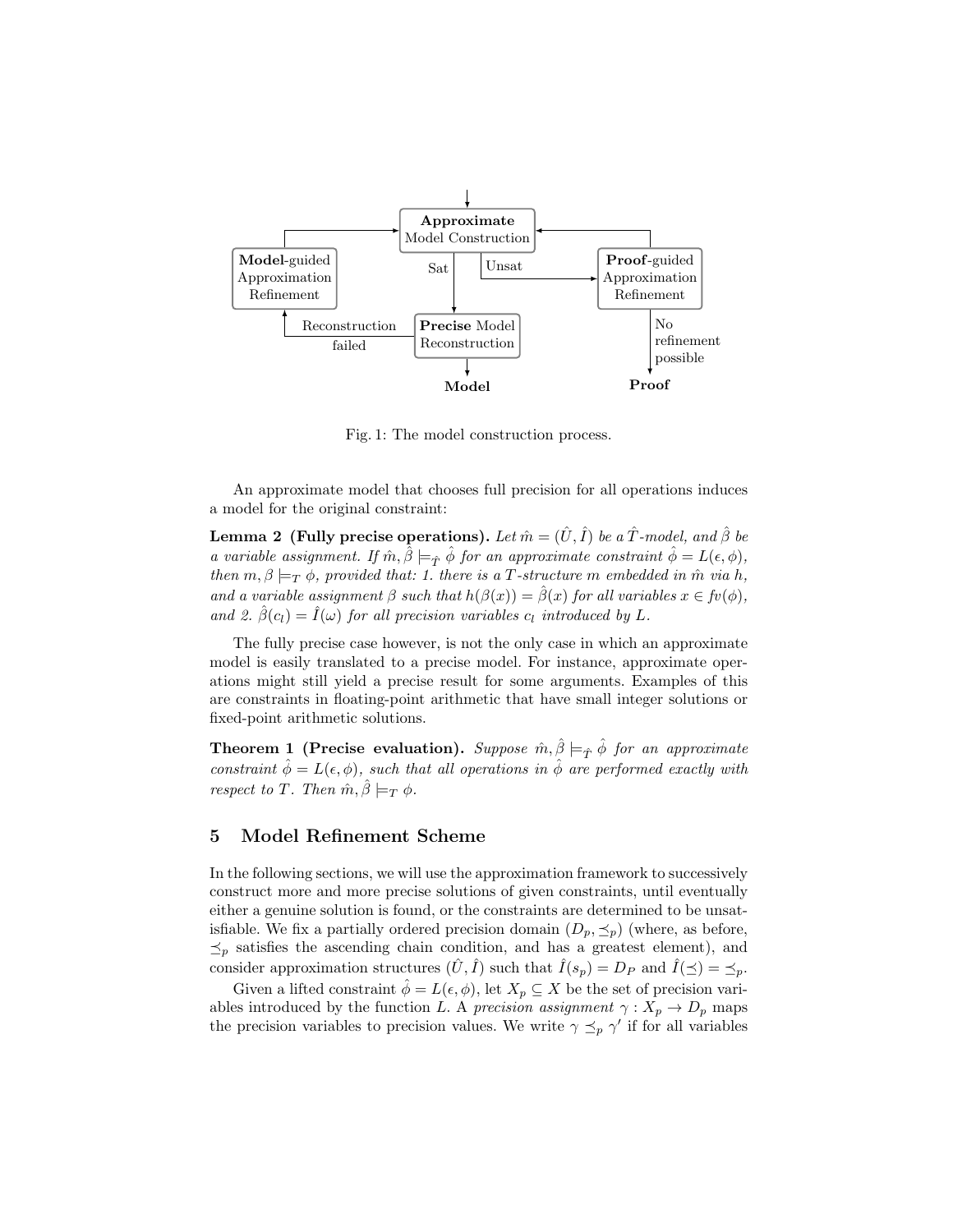$c_l \in X_p$  we have  $\gamma(c_l) \preceq_p \gamma'(c_l)$ . Precision assignments are partially ordered by  $\preceq_p$ . There is a greatest precision assignment, which maps each precision variable to the greatest element of the precision domain  $D_p$ .

The proposed procedure is outlined in Fig. 1. First, an initial precision assignment  $\gamma$  is chosen, depending on the theory T. In Approximate Model Construction, the procedure tries to find  $(\hat{m}, \hat{\beta})$ , a model of the approximated constraint  $\hat{\phi}$ . If  $(\hat{m}, \hat{\beta})$  is found, *Precise Model Reconstruction* tries to translate it to  $(m, \beta)$ , a model of the original constraint  $\phi$ . If this succeeds, the procedure stops and returns a model. Otherwise, Model-guided Approximation Refinement uses  $(m, \beta)$  and  $(\hat{m}, \beta)$  to increase the precision assignment  $\gamma$ . If Approximate Model Construction cannot find any model  $(\hat{m}, \hat{\beta})$ , then *Proof-quided Approximation Refinement* decides how to modify the precision assignment  $\gamma$ . If the precision assignment is maximal and cannot be further increased, the procedure has determined unsatisfiability. In the following sections we provide additional details for each of the components of our procedure.

General properties. Since  $\leq_p$  has the ascending chain property, our procedure is guaranteed to terminate and either produce a genuine precise model, or detect unsatisfiability of the constraints. The potential benefits of this approach are that it often takes less time to solve multiple smaller (approximate) problems than to solve the full problem straight away. The candidate models provide useful hints for the following iterations. The downside is that it might be necessary to solve the whole problem eventually anyway, which is the case, for instance, for unsatisfiable problems. Therefore, our approach is mainly useful when the goal is to obtain a model, e.g., when searching for counter-examples.

#### 5.1 Approximate Model Construction

Once a precision assignment  $\gamma$  has been fixed, existing solvers for the operations in the approximation theory can be used to construct a model  $\hat{m}$  and a variable assignment  $\hat{\beta}$  s.t.  $\hat{m}, \hat{\beta} \models_{\hat{\mathcal{T}}} \hat{\phi}$ . It is necessary that  $\hat{\beta}$  and  $\gamma$  agree on  $X_p$ . As an optimisation, the model search can be formulated in various theory-dependent ways which heuristically benefit the Precise Model Reconstruction. For example, search can prefer models with small values of some error criterion, or first attempt to find models that are similar to models found in earlier iterations.

Applied to FPA. Since our FP approximations are again formulated using FP semantics, any solver for FPA can be used for Approximate Model Construction. In our implementation, the lifted constraints  $\hat{\phi}$  of  $\hat{TF}_{s,e}$  are encoded in bit-vector arithmetic, and then bit-blasted and solved using a SAT solver. The encoding of a particular function or predicate symbol uses the precision argument to determine the floating-point domain of the interpretation. This kind of approximation reduces the size of the encoding of each operation, and results in smaller problems handed over to the SAT solver. An example of theory-specific optimisation of the model search is to look for models where no rounding occurs during the calculation.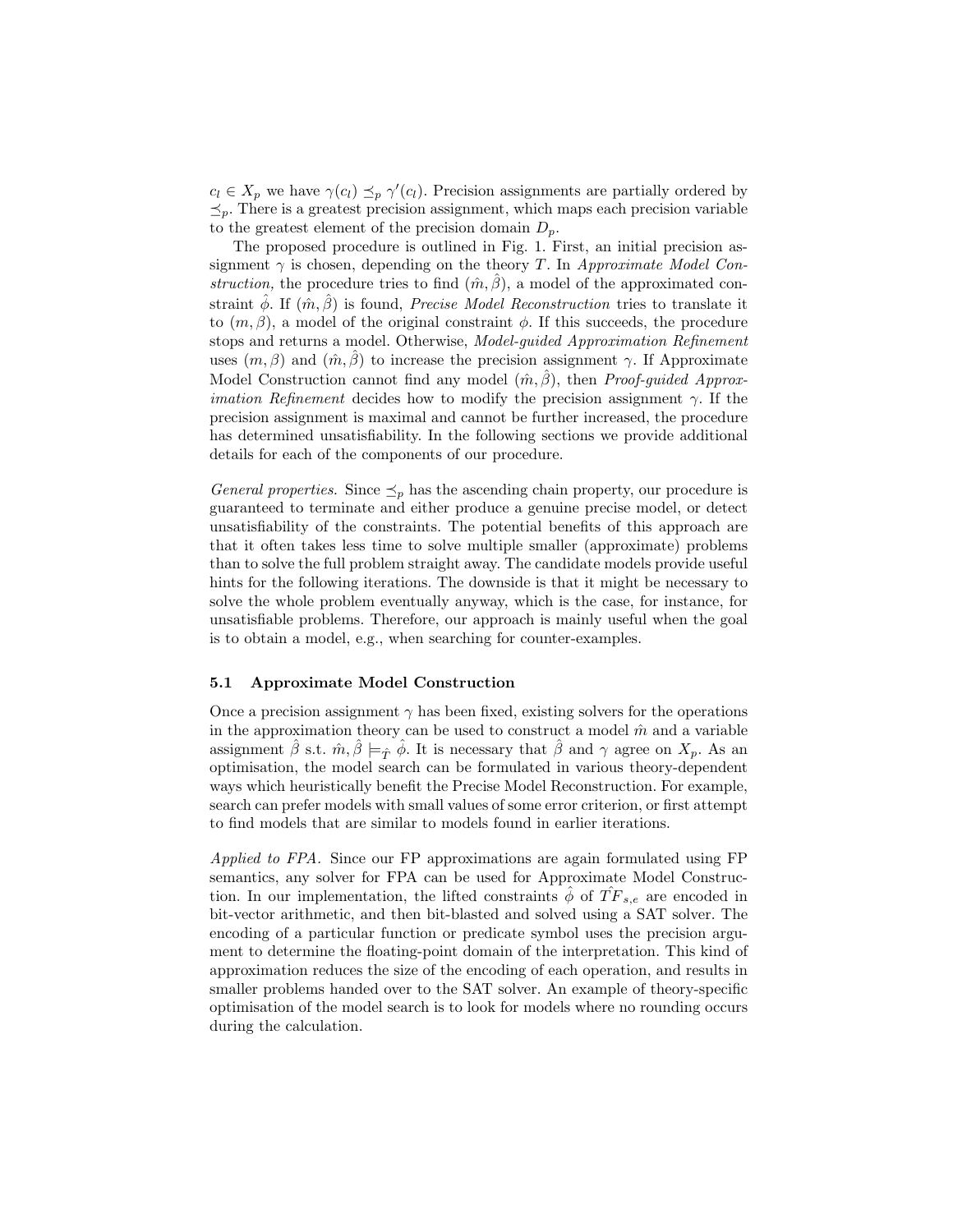#### Algorithm 1: Model reconstruction

1  $(m, h) :=$  extract\_Tstructure $(\hat{m})$ ; 2  $\; \; \mathit{lits} :=$  extract\_asserted\_literals $(\hat{m}, \hat{\beta}, \hat{\phi});$ 3 for  $l \in$  *lits* do  $4\mid (m, \beta) := \mathtt{extend\_model}(l, \beta, h, \hat{\beta}, \hat{m}) ;$ 5 end 6 complete $(\beta, \beta)$ ; 7 return  $(m, \beta)$ ;

#### 5.2 Reconstructing Precise Models

In the model reconstruction phase, our procedure attempts to produce a model  $(m, \beta)$  for the original formula  $\phi$  from an approximate model  $(\hat{m}, \beta)$  obtained by solving  $\phi$ . Since we consider arbitrary approximations (which might be neither over- nor under-), this translation is non-trivial; for instance, approximate and precise operations might exhibit different rounding behavior. In practice, it might still be possible to 'patch' approximate models that are close to real models, avoiding further refinement iterations.

First, note that by definition it is possible to embed a T-structure  $m$  in  $\hat{m}$ ; the structure m and the embedding h are retrieved from  $\hat{m}$  via extract Tstructure in Alg. 1. The structure m and h will be used to evaluate  $\phi$  using values from  $\beta$ .

The function extract asserted literals determines a set *lits* of literals in  $\hat{\phi}$  that are true under  $(\hat{m}, \hat{\beta})$ , such that the conjunction  $\bigwedge$  *lits* implies  $\hat{\phi}$ . For instance, if  $\hat{\phi}$  is in CNF, one literal per clause can be selected that is true under  $(m, \hat{\beta})$ . Any pair  $(m, \beta)$  that satisfies the literals in *lits* will be a T-model of  $\phi$ .

The procedure then iterates over *lits*, and successively constructs a valuation  $\beta: X \to U$  such that  $(m, \beta)$  satisfies all selected literals, and therefore is a model of  $\phi$  (extend model). During this loop, we assume that  $\beta$  is a *partial* valuation and only defined for some of the variables in X. We use the notation  $\beta \uparrow h$ to lift  $\beta$  from m to  $\hat{m}$ , setting all precision variables to greatest precision, defined by

$$
(\beta \uparrow h)(x) = \begin{cases} \hat{I}(\omega) & \text{if } x \in X_p \\ h(\beta(x)) & \text{otherwise} \end{cases}.
$$

The precise implementation of extend model is theory-specific. In general, the function first attempts to evaluate a literal l as  $val_{\hat{m},\beta \uparrow h}(l)$ . If this fails, the valuation  $\beta$  has to be extended, for instance by including values  $\beta(x)$  for variables x not yet assigned in  $\beta$ .

After all literals have been successfully asserted,  $\beta$  may be incomplete, so we complete it by mapping value assignments from  $\hat{\beta}$  and return the model  $(m, \beta)$ . Note, that if all the asserted literals already have maximum precision assigned then, by Lemma 2, model reconstruction cannot fail.

Applied to FPA. The function extract\_Tstructure is trivial for our FPA approximations, since m and  $\hat{m}$  coincide for the sort  $s_f$  of FP numbers. Further,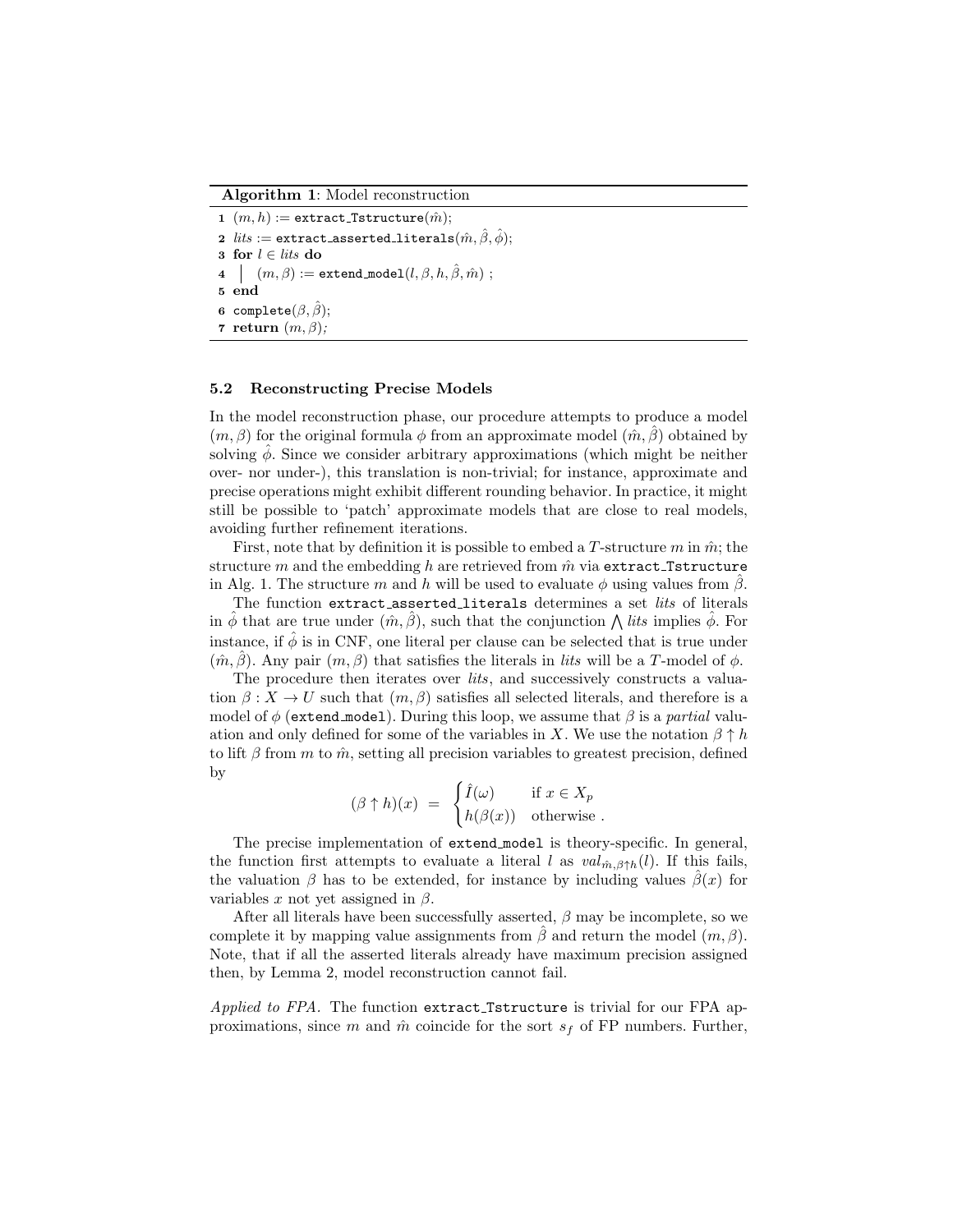by approximating FPA using smaller domains of FP numbers, all of which are subsets of the original domain, reconstruction of models is easy in some cases and boils down to padding the obtained values with zero bits. The more difficult case concerns literals with rounding in approximate FP semantics, since a significant error emerges when the literal is re-interpreted using higher-precision FP numbers. A useful optimization is special treatment of equalities  $x = t$  in which one side is a variable x not assigned in  $\beta$ , and all right-hand side variables are assigned. In this case, the choice  $\beta(x) := val_{\hat{m},\beta\uparrow h}(t)$  will satisfy the equation. Use of this heuristic partly mitigates the negative impact of rounding in approximate FP semantics, since the errors originating in the  $(\hat{m}, \hat{\beta})$  will not be present in  $(m, \beta)$ . The heuristic is not specific to the floating-point theory, and can be carried over to other theories as well.

#### 5.3 Approximation Refinement

The overall goal of the refinement scheme outlined in Fig. 1 is to find a model of the original constraints using a series of approximations defined by precision assignments  $\gamma$ . We usually want  $\gamma$  to be as small as possible in the partial order of precision assignments, since approximations with lower precision can be solved more efficiently. During refinement, the precision assignment is adjusted so that the approximation of the problem in the next iteration is closer to full semantics. Intuitively, this increase in precision should be kept as small as possible, but as large as necessary. Note that two different refinement procedures are required, depending on whether an approximation is satisfiable or not. We refer to these procedures as Model- and Proof-guided Approximation Refinement, respectively.

Model-guided Approximation Refinement is performed after obtaining a model  $(\hat{m}, \beta)$  of  $\phi$ , together with a reconstructed model  $(m, \beta)$  that does not satisfy  $\phi$ . We use the procedure described in Alg. 2 for adjusting  $\gamma$  in this situation. Since the model reconstruction failed, there are literals in  $\phi$  which are critical for  $(\hat{m}, \hat{\beta})$ , in the sense that they are satisfied by  $(\hat{m}, \hat{\beta})$  and required to satisfy  $φ$ , but are not satisfied by  $(m, β)$ . Such literals can be identified through evaluation with both  $(\hat{m}, \hat{\beta})$  and  $(m, \beta)$  (choose critical literals), and can then be traversed, evaluating each sub-term under both structures. If a term  $g(c_l, \bar{t})$ is assigned different values in the two models, it witnesses discrepancies between precise and approximate semantics; in this case, an error is computed using the error function, mapping to some suitably defined error domain (e.g., the real numbers R for errors represented numerically). The computed errors are then used to select those operations whose precision argument  $c_l$  should be assigned a higher value.

Depending on refinement criteria, the rank terms function can be implemented in different ways. For example, terms can be ordered according to the absolute error which was calculated earlier; if there are too many terms to refine, only a certain number of them will be selected for refinement. An example of a more complex criterion follows: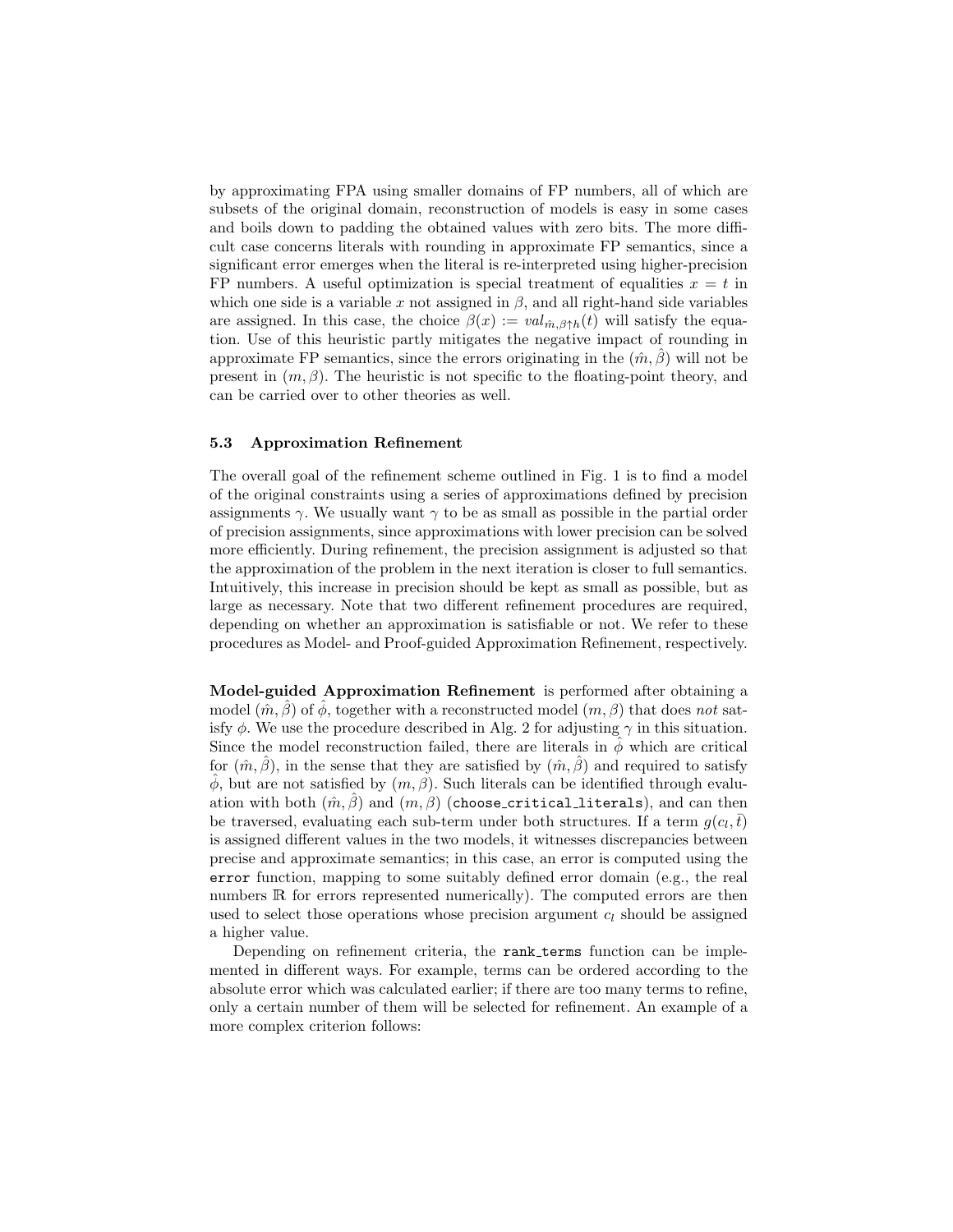Algorithm 2: Model-guided Approximation Refinement

1  $\text{ } lists := \texttt{choose-critical\_literals}( \hat{m}, \hat{\beta}, \beta, \hat{\phi});$ 2 for  $l \in$  *lits* do 3 for  $g(c_l, \bar{t}) \in \text{ordered}_\text{subterms}(l)$  do  $\mathbf{a} \quad | \quad \text{if } val_{\hat{m}, \hat{\beta}}(g(c_l, \bar{t})) \neq val_{\hat{m}, \beta \uparrow h}(g(\omega, \bar{t})) \text{ then}$  $\texttt{5} \quad | \quad \mid \quad \Delta(c_l) := \texttt{error}(val_{\hat{m}, \hat{\beta}}(g(c_l, \bar{t})), val_{\hat{m}, \beta \uparrow h}(g(\omega, \bar{t}));$  $6 \mid \cdot \cdot$  end 7 end 8 end 9  $chosenTerms := rank_t terms(\Delta);$ 10  $\gamma := \text{refine}(\gamma, chosenTerms);$ 

Error-based selection aims at refining the terms introducing the greatest imprecision first. The absolute error of an expression is determined by the errors of its sub-terms, and the error introduced by approximation of the operation itself. By calculating the ratio between output and input error, refinement tries to select those operations that cause the biggest increase in error. If we assume that theory  $T$  is some numerical theory (i.e., it can be mapped to reals in a straightforward manner), then we can define the error function (in Alg. 2) as absolute difference between its arguments. Then  $\Delta(c_l)$  represents the *absolute* error of the term  $g(c_l, \bar{t})$ . This allows us to define the *relative error*  $\delta(c_l)$  of the term  $g(c_l, \bar{t})$  in the following way:

$$
\delta(c_l) = \frac{\Delta(c_l)}{|val_{\hat{m},\beta\uparrow h}(g(\omega,\bar{t}))|}
$$

Similar measures can be defined for non-numeric theories.

Since a term can have multiple sub-terms, we calculate the average relative input error; alternatively, minimum or maximum input errors could be used. We obtain a function characterizing increase in error caused by an operation:

$$
errInc(c_l) = \frac{\delta(c_l)}{1 + \frac{1}{k} \sum_{i=1}^k \delta(c_{l,i})}
$$

,

where  $g(c_l, \bar{t})$  represents the term being ranked. The function rank terms then selects terms  $g(c_l, \bar{t})$  with maximum error increase  $errInc(c_l)$ .

Applied to FPA. The only difference to the general case is that we define relative error  $\delta(c_l)$  to be  $+\infty$  if a special value  $(\pm\infty, \text{NaN})$  from  $(\hat{m}, \hat{\beta})$  turns into a normal value under  $(m, \beta)$ . Our rank terms function ignores terms which have an infinite average relative error of sub-terms. The refinement strategy will prioritize the terms which introduce the largest error, but in the case of special values it will refine the first imprecise terms that are encountered (in bottom up evaluation), because once the special values occur as input error to a term we have no way to estimate its actual error. After ranking the terms using the described criteria rank terms returns the top 30% highest ranked terms. The precision of chosen terms is increased by a constant value.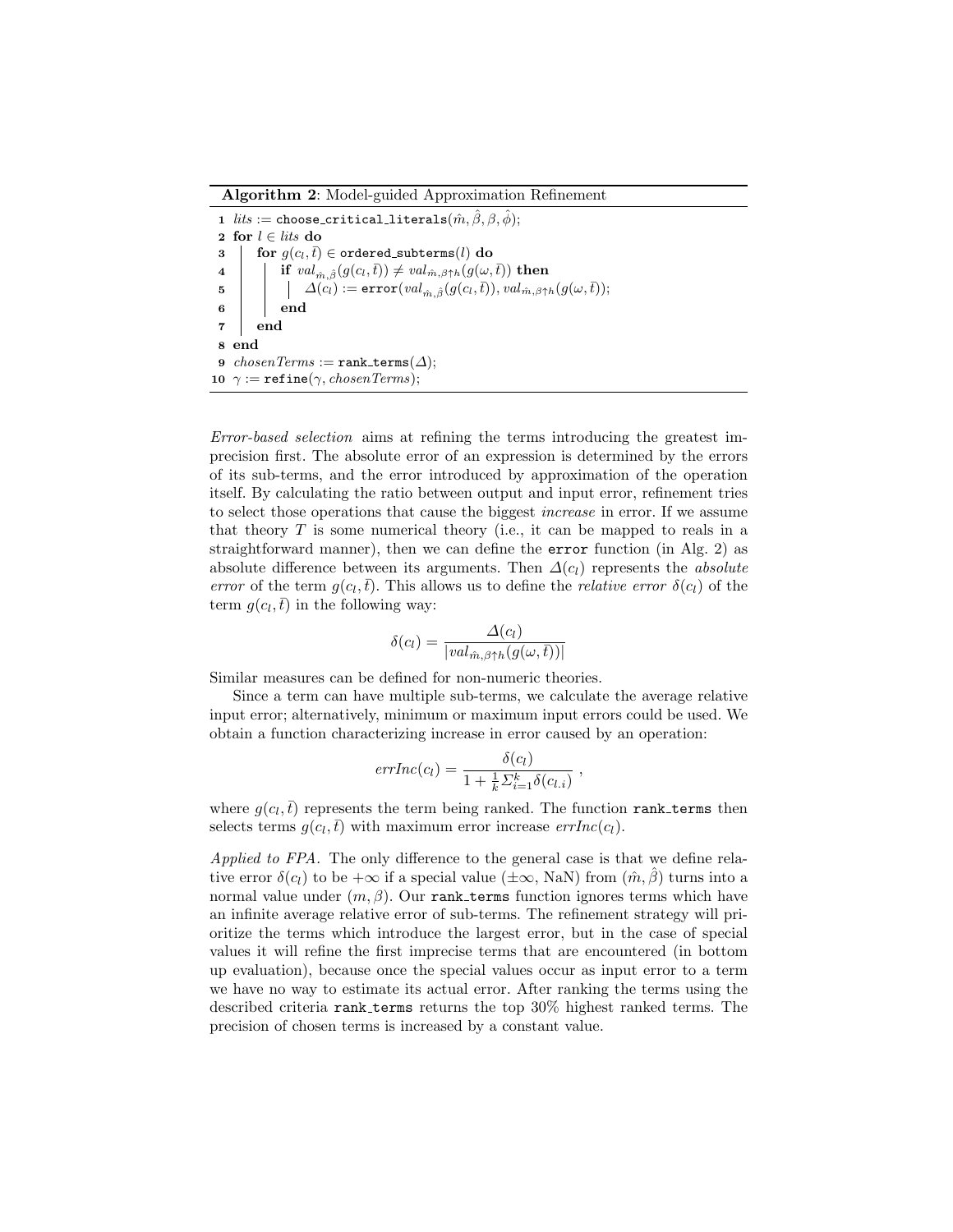Proof-guided Approximation Refinement. When no approximate model can be found, some theory solvers may still provide valuable information why the problem could not be satisfied; for instance, proofs of unsatisfiability or unsatisfiable cores. While it may be (computationally) hard to determine which variables absolutely need to be refined in this case (and by how much), in many cases a tight estimate is easy to compute. For instance, it is possible to increase the precision of all variables appearing in the literals of an unsatisfiable core.

## 6 Experimental Evaluation

To assess the efficacy of our method, we present results of an experimental evaluation obtained through an implementation of the approximation using smaller floating-point numbers. We implemented this approach as a custom tactic [23] within the Z3 theorem prover [22]. All experiments were performed on Intel Xeon 2.5 GHz machines with a time limit of 1200 sec and a memory limit of 2 GB. The symbols  $T/O$  and  $M/O$  indicate that the time or the memory limit were exceeded.

Implementation details. For the sake of reproducibility of our experiments, we note that our implementation starts with an initial precision mapping  $\gamma$  that limits the precision of all floating-point operations to  $s = 3$  significand and  $e = 3$  exponent bits. Upon refinement, operations receive an increase in precision that represents 20% of the width of the full precision. We do not currently implement any sophisticated proof-guided approximation refinement, but simply increase the precision of all operations by a constant when an approximation is determined unsatisfiable.

Evaluation. Our benchmarks are taken from a recent evaluation of the ACDCLbased MathSAT, by Brain et al. [2]. This benchmark set contains 213 benchmarks, both satisfiable and unsatisfiable ones. The benchmarks originate from verification problems of C programs performing numerical computations, where ranges and error bounds of variables and expressions are verified; other benchmarks are randomly generated systems of inequalities over bounded floatingpoint variables. We compare against Z3 and MathSAT.

The results we obtain are briefly summarized in Table 1, which shows that our approximation solves more satisfiable instances than other solvers, but the least number of unsatisfiable problems. This is expected, as our ap-

|              | 73  | MathSAT | Approx. |
|--------------|-----|---------|---------|
| S A' F       | 76. | 76      | 86      |
| <b>UNSAT</b> | 56  | 76.     | 16      |

#### Table 1: Evaluation Statistics

proximation scheme does not yet incorporate any specialized refinement techniques for unsatisfiable formulas. Fig. 2 provides more detailed results, which show that on satisfiable formulas, our approach is about one order of magnitude faster than Z3. In comparison to MathSAT, the picture is less clear (right side of Fig. 2): while our approximation solves a number of satisfiable problems that are hard for MathSAT, it requires more time than MathSAT on other problems.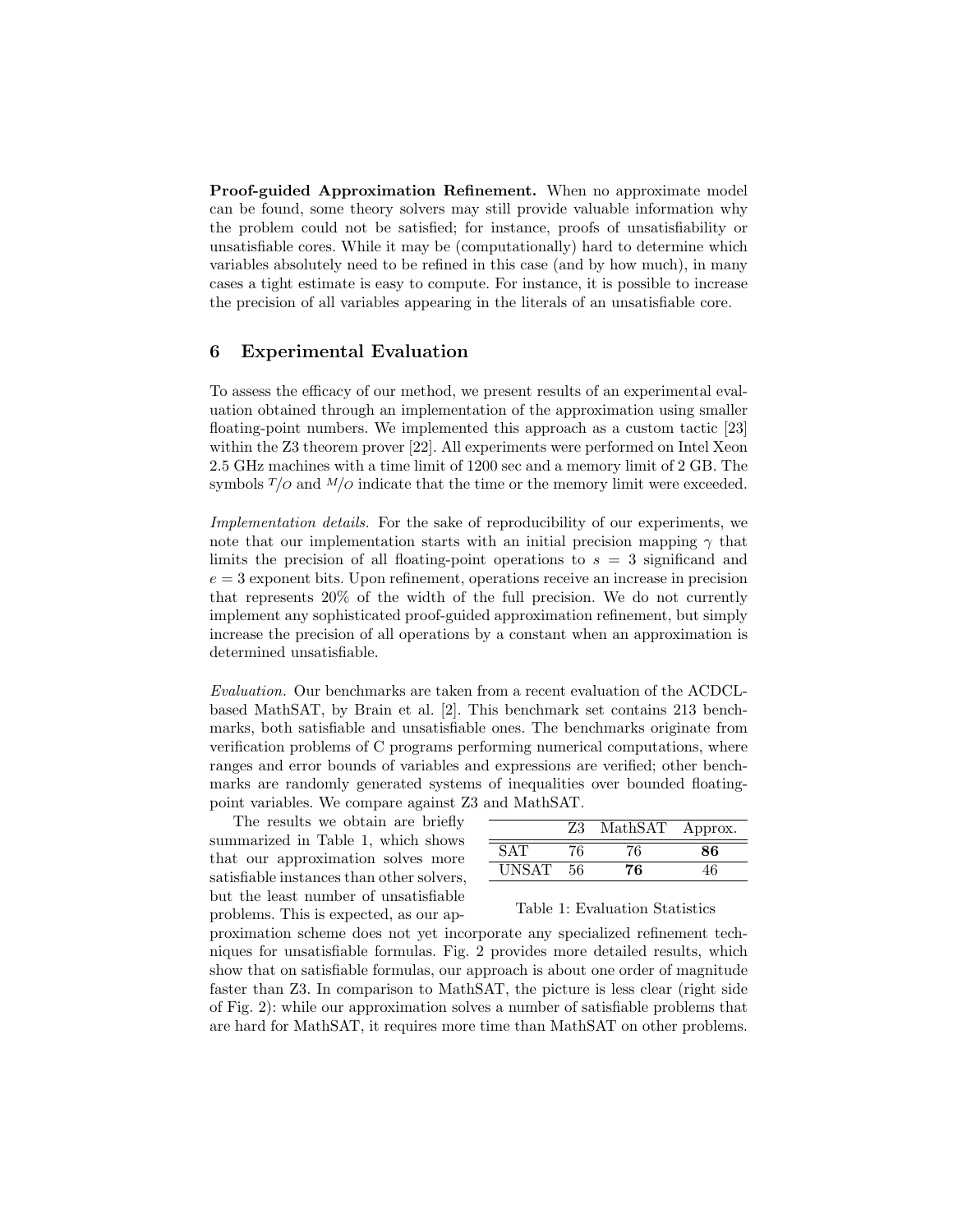

Fig. 2: Comparisons of our method with other tools (on satisfiable instances).

Overall, it can be observed that our approximation method leads to significant improvements in solver performance, especially where satisfiable formulas are concerned. Our method exhibits complementary performance to the ACDCL procedure in MathSAT; one of the aspects to be investigated in future work is a possible combination of the two methods, using an ACDCL solver to solve the constraints obtained through approximation with our procedure.

## 7 Conclusion

We present a general method for efficient model construction through the use of approximations. By computing a model of a formula interpreted in suitably approximated semantics, followed by reconstruction of a genuine model in the original semantics, scalability of existing decision procedures is improved for complex background theories. Our method uses a refinement procedure to increase the precision of the approximation on demand. Finally, we show that an instantiation of our framework for floating-point arithmetic shows promising results in practice and often outperforms state-of-the-art solvers.

We plan to further extend the procedure presented here, in particular considering other theories, other approximations, and addressing the case of unsatisfiable constraints. Furthermore, it is possible to solve approximations with different precision assignments in parallel, and use the refinement information from multiple models (or proofs) simultaneously. Increases in precision may then be adjusted based on differences in precision between models, or depending on the runtime required to solve each of the approximations.

Acknowledgments. We would like to thank Alberto Griggio for assistance with MathSAT and help with the benchmarks in our experiments, as well as the anonymous referees for insightful comments.